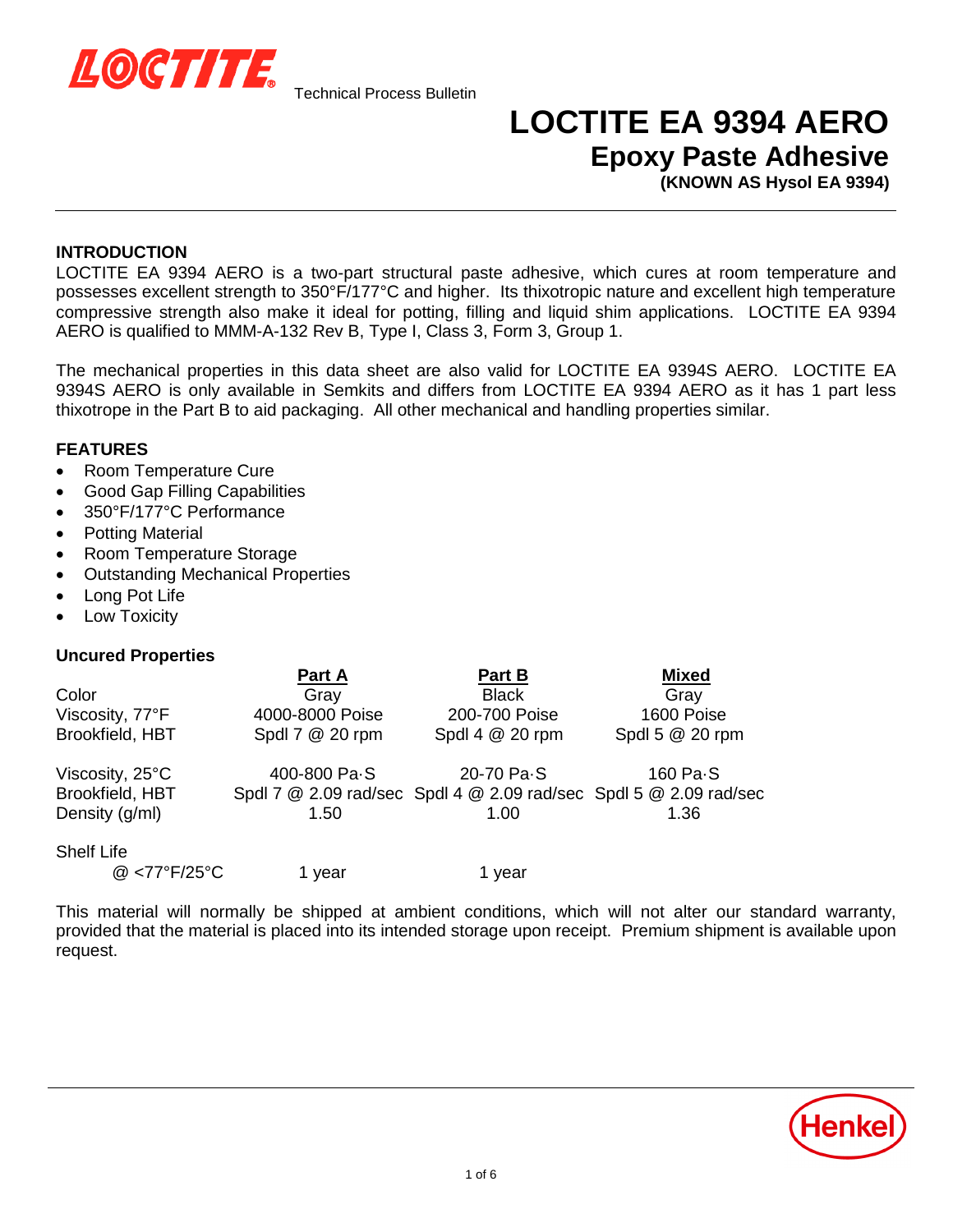

# **LOCTITE EA 9394 AERO Epoxy Paste Adhesive**

**(KNOWN AS Hysol EA 9394)**

# **Handling**

**Mixing** - This product requires mixing two components together just prior to application to the parts to be bonded. Complete mixing is necessary. The temperature of the separate components prior to mixing is not critical, but should be close to room temperature (77°F/25°C).

| <b>Mix Ratio</b> | <b>Part A</b> | <b>Part B</b> |
|------------------|---------------|---------------|
| By Weight        | 100           | 17            |

Note: Volume measurement is not recommended for structural applications unless special precautions are taken to assure proper ratios.

**Pot Life** (450 gram mass) 90 minutes @ 75°F/25°C Method - ASTM D 2471 in water bath**.**

# **Application**

**Mixing** - Combine Part A and Part B in the correct ratio and mix thoroughly. THIS IS IMPORTANT! Heat buildup during or after mixing is normal. Do not mix quantities greater than 450 grams as dangerous heat buildup can occur causing uncontrolled decomposition of the mixed adhesive. TOXIC FUMES CAN OCCUR, RESULTING IN PERSONAL INJURY. Mixing smaller quantities will minimize the heat buildup.

**Applying** - Bonding surfaces should be clean, dry and properly prepared. For optimum surface preparation consult the LOCTITE Surface Preparation Guide. The bonded parts should be held in contact until the adhesive is set. Handling strength for this adhesive will occur in 24 hours @ 77°F/25°C, after which the support tooling or pressure used during cure may be removed. Since full bond strength has not yet been attained, load application should be small at this time.

# **Dual Cartridge Application**

We recommend that you do not precondition the kits, dispense adhesive at ambient temperature. If pre-heating is required for the cartridge kits, do not exceed 90°F for a maximum time of four hours.

- Do not assemble the static mixer onto the cartridge while conditioning.
- Do not place the assembled cartridges upright in the oven.
- Seat kit into the cartridge sleeve/tray and ensure proper placement against the gun plungers. **Misalignment during triggering of the plungers can result in kit damage.**
- **Burp the adhesive at low pressure** prior to dispensing through the static mixer.
	- Allows for both Piston, A & B sides to be equally level during initial dispensing, thus preventing an adhesive backflow.
	- It's possible that the Piston-B Side may be unleveled with the Piston-A side due to the heating & positioning of the cartridge. The Part B resin viscosity is much lower than the Part A resin viscosity 200 ml kit failures will occur if the inlet pressure is set too high while triggering the plungers.
- Start the plungers at **low pressure (20 psi)** then increase to the desired pressure
- Over heating of the cartridge in an oven and then applying high pressure can result in **kit damage and/or resin blowback.**

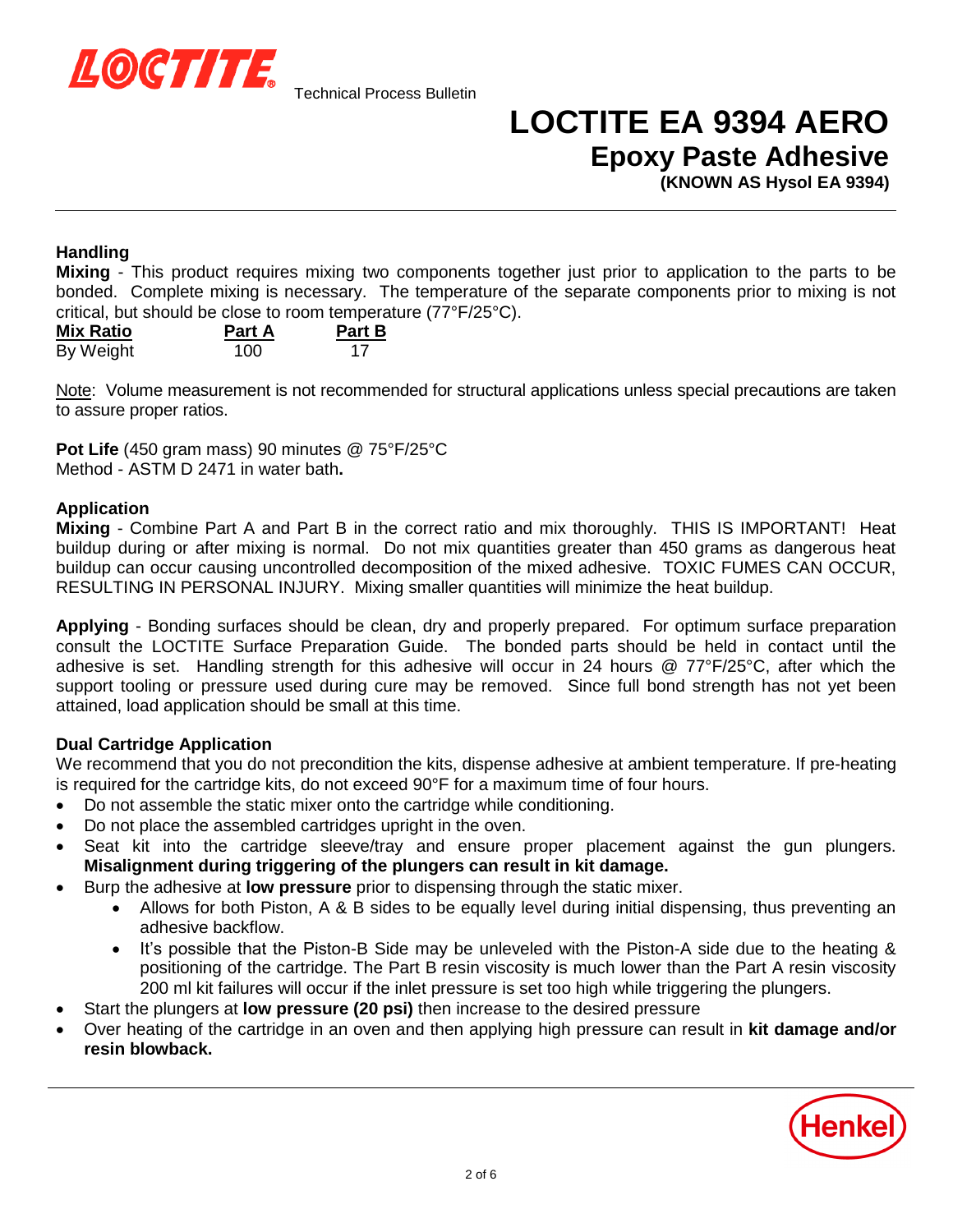

Technical Process Bulletin

# **LOCTITE EA 9394 AERO Epoxy Paste Adhesive**

**(KNOWN AS Hysol EA 9394)**

- Do not allow the adhesive to sit in the static mixer unattended for more than 90 minutes.
	- The material is curing within the static mixer and when pressure is re-applied back onto the plungers, back pressure will occur and potentially result in cartridge failure.

### **Failure to follow the recommended procedures stated in this TDS will void the Warranty of the Adhesive.**

**Note:** Special precautions are recommended to minimize carbonate formation in large assemblies subject to extended open times in humid environments. A special memo is available upon request from Henkel providing users with suggestions for minimizing carbonate formation.

**Curing** - LOCTITE EA 9394 AERO may be cured for 3 to 5 days @ 77°F/25°C to achieve normal performance. Accelerated cures up to 200°F/93°C (for small masses only) may be used as an alternative. For example, 1 hour @ 150°F/66°C will give complete cure**.**

**Cleanup** - It is important to remove excess adhesive from the work area and application equipment before it hardens. Denatured alcohol and many common industrial solvents are suitable for removing uncured adhesive. Consult your supplier's information pertaining to the safe and proper use of solvents.

# **Bond Strength Performance**

**Tensile Lap Shear Strength** *-* tested per ASTM D1002 after curing for 5 days @ 77°F/25°C. Adherends are 2024-T3 bare aluminum treated with phosphoric acid anodized per ASTM D3933.

|                         | <b>Typical Results</b> |            |
|-------------------------|------------------------|------------|
| Test Temperature, °F/°C | <u>psi</u>             | <b>MPa</b> |
| $-67/-55$               | 3,300                  | 22.7       |
| 77/25                   | 4,200                  | 28.9       |
| 180/82                  | 3,000                  | 20.7       |
| 200/93                  | 2,900                  | 20.0       |
| 250/121                 | 2,300                  | 15.8       |
| 300/149                 | 1,600                  | 11.0       |
| 350/177                 | 1,200                  | 8.3        |
| 400/204                 | 600                    | 4.1        |

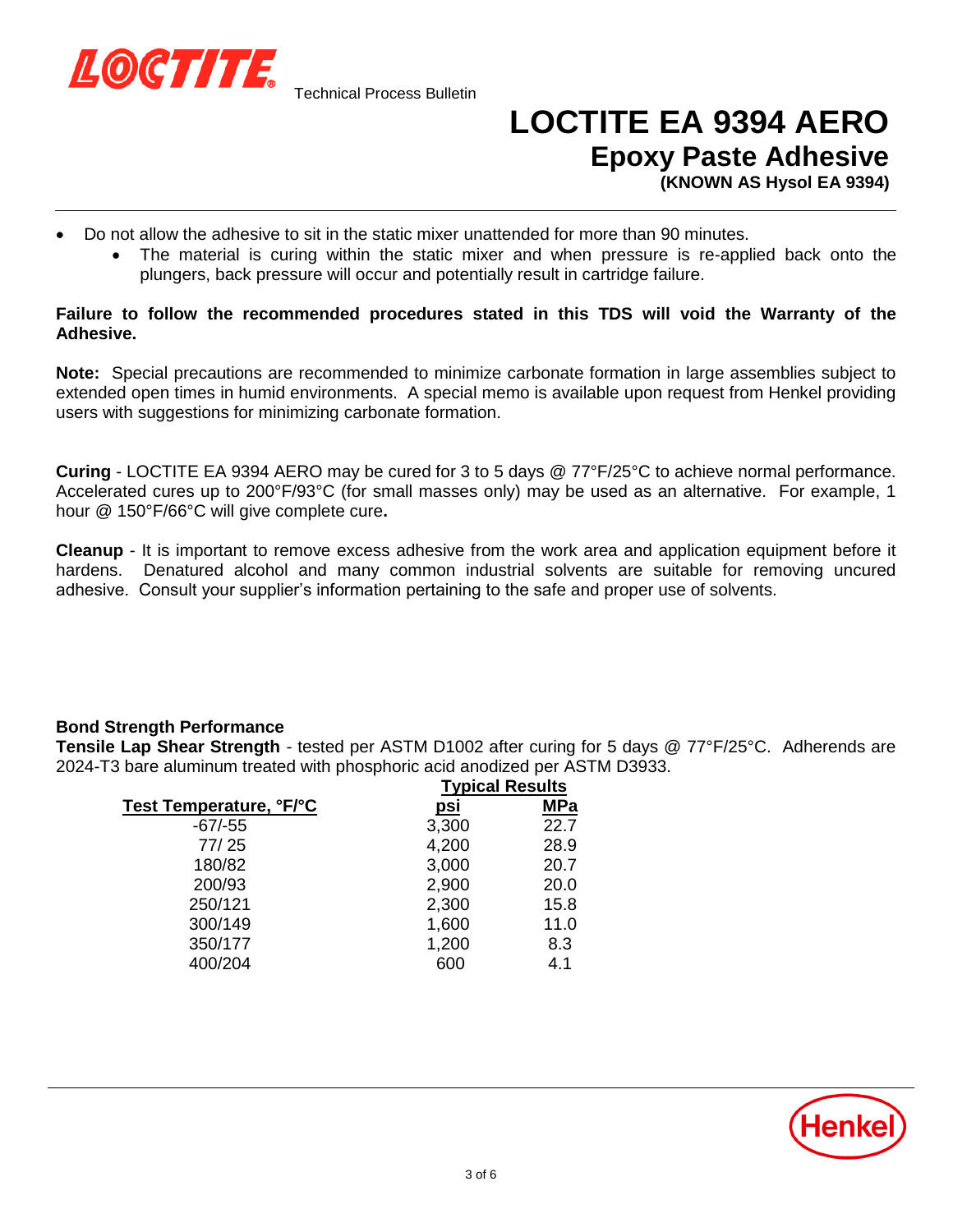

# **LOCTITE EA 9394 AERO Epoxy Paste Adhesive**

**(KNOWN AS Hysol EA 9394)**

### **After Exposure to/Test Temperature Typical Results**

|                                        | <u>psi</u> | <b>MPa</b> |
|----------------------------------------|------------|------------|
| Room Temperature Control (no exposure) | 4,300      | 29.6       |
| 77°F/25°C Water - 7 days @77°F/25°C    | 4.100      | 28.2       |
| Isopropyl Alcohol - 7 days @77°F/25°C  | 4,000      | 27.6       |
| Hydraulic Oil - 7 days @77°F/25°C      | 4.100      | 28.2       |
| JP-4 Fuel - 7 days @ 77°F/25°C         | 4,200      | 28.9       |

#### **Peel Strength**

T-Peel strength tested per ASTM D1876 after curing for 5 days @ 77°F/25°C. Adherends are 2024-T3 AlClad aluminum treated with phosphoric acid anodized per ASTM D3933.

|                         | <b>Typical Results</b> |          |
|-------------------------|------------------------|----------|
| Test Temperature, °F/°C | Lb/in                  | $N/2$ mm |
| 77/25                   |                        |          |

Bell Peel strength tested per ASTM D3167 after curing for 7 days @ 77°F/25°C. Adherends are 2024-T3 AlClad aluminum treated with phosphoric acid anodized per ASTM D3933.

|                         |       | <b>Typical Results</b> |
|-------------------------|-------|------------------------|
| Test Temperature, °F/°C | Lb/in | $N/25$ mm              |
| 77/25                   | 20    | 89                     |

#### **Service Temperature**

Service temperature is defined as that temperature at which this adhesive still retains 1000 psi/6.9 MPa) using test method ASTM D1002 and is 350°F/177°C.

# **Bulk Resin Properties**

**Tensile Properties -** tested using 0.125 inch/ 3.18 mm castings per ASTM D638.

| Tensile Strength @ 77°F/25°C   | 6,675 psi       | 46.0 MPa       |  |
|--------------------------------|-----------------|----------------|--|
| Tensile Modulus @ 77°F/25°C    | 615 ksi         | 4,237 MPa      |  |
| Shear Modulus, dry @ 77°F/25°C | 212 ksi         | 1,461 MPa      |  |
| Shear Modulus, wet @ 77°F/25°C | 149 ksi         | 1,027 MPa      |  |
| Elongation at Break @77°F/25°C | 1.66%           |                |  |
| Shore D Hardness, @ 77°F/25°C  | 88              |                |  |
| Tg dry                         | $172^{\circ}F$  | $78^{\circ}$ C |  |
| Tg wet                         | $154^{\circ}$ F | $68^{\circ}$ C |  |
|                                |                 |                |  |

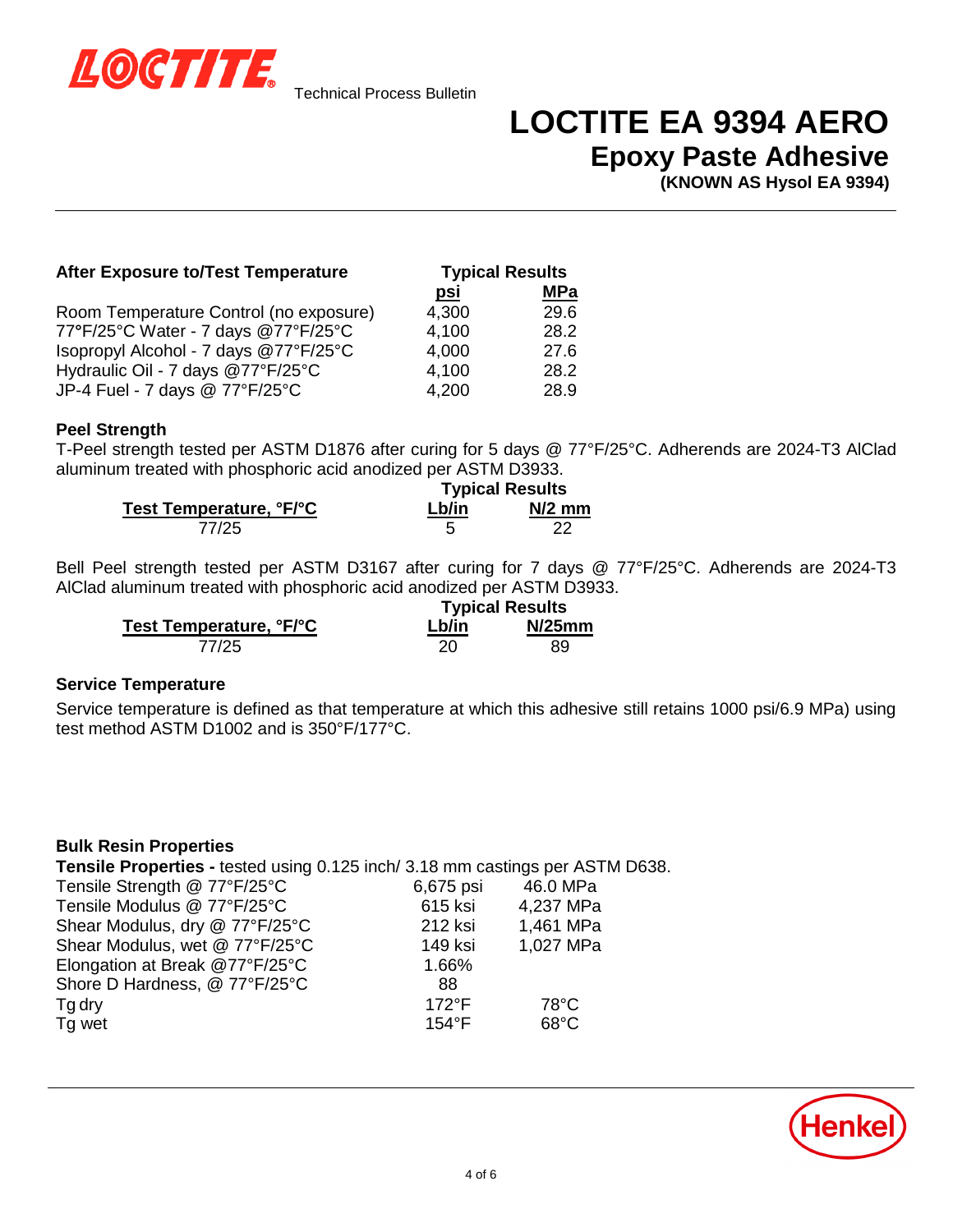

# **LOCTITE EA 9394 AERO Epoxy Paste Adhesive**

**(KNOWN AS Hysol EA 9394)**

**Compressive Properties -** tested with rectangular specimens 0.5 in/12.7 mm width by 1.0 in/25.4 mm length by 0.5 in/12.7 mm height per ASTM D695.

| Compressive Strength, °F/°C                         | psi     |                | MPa  |                 |
|-----------------------------------------------------|---------|----------------|------|-----------------|
| 77/25                                               | 10.000  |                | 68.9 |                 |
| Electrical Properties - tested per ASTM D149, D150. |         |                |      |                 |
|                                                     | 0.1 KHz | <b>1.0 KHz</b> |      | <b>10.0 KHz</b> |
| <b>Dielectric Constant</b>                          | 7 72    | 7.51           |      | 7.20            |

|                                  | <u>.</u>                                     |      | . <b>.</b>                  |
|----------------------------------|----------------------------------------------|------|-----------------------------|
| <b>Dielectric Constant</b>       | 7.72                                         | 7.51 | 7.20                        |
| <b>Dissipation Factor</b>        | .017                                         | .022 | .033                        |
| <b>Thermal Conductivity</b>      | 7.92 x $10^{-4}$ cal/sec-cm- $\textdegree$ C |      | $[0.331 W/(m-K)]$           |
| <b>Volume Resistivity</b>        | 4.05 x $10^{13}$ ohm-cm                      |      | $[4.05 \times 10^{11}$ ohm] |
| <b>Surface Resistivity</b>       | 4.60 x $10^{13}$ ohm                         |      |                             |
| Coefficient of Thermal Expansion | 55.6µm/m°C @ 40°C                            |      |                             |
|                                  | 80.6µm/m°C @ 100°C                           |      |                             |

# **Handling Precautions**

Do not handle or use until the Material Safety Data Sheet has been read and understood. For industrial use only.

#### **DISPOSAL INFORMATION**

Dispose of spent remover and paint residue per local, state and regional regulations. Refer to HENKEL TECHNOLOGIES MATERIAL SAFETY DATA SHEET for additional disposal information.

#### **PRECAUTIONARY INFORMATION**

#### **General:**

As with most epoxy based systems, use this product with adequate ventilation. Do not get in eyes or on skin. Avoid breathing the vapors. Wash thoroughly with soap and water after handling. Empty containers retain product residue and vapors so obey all precautions when handling empty containers.